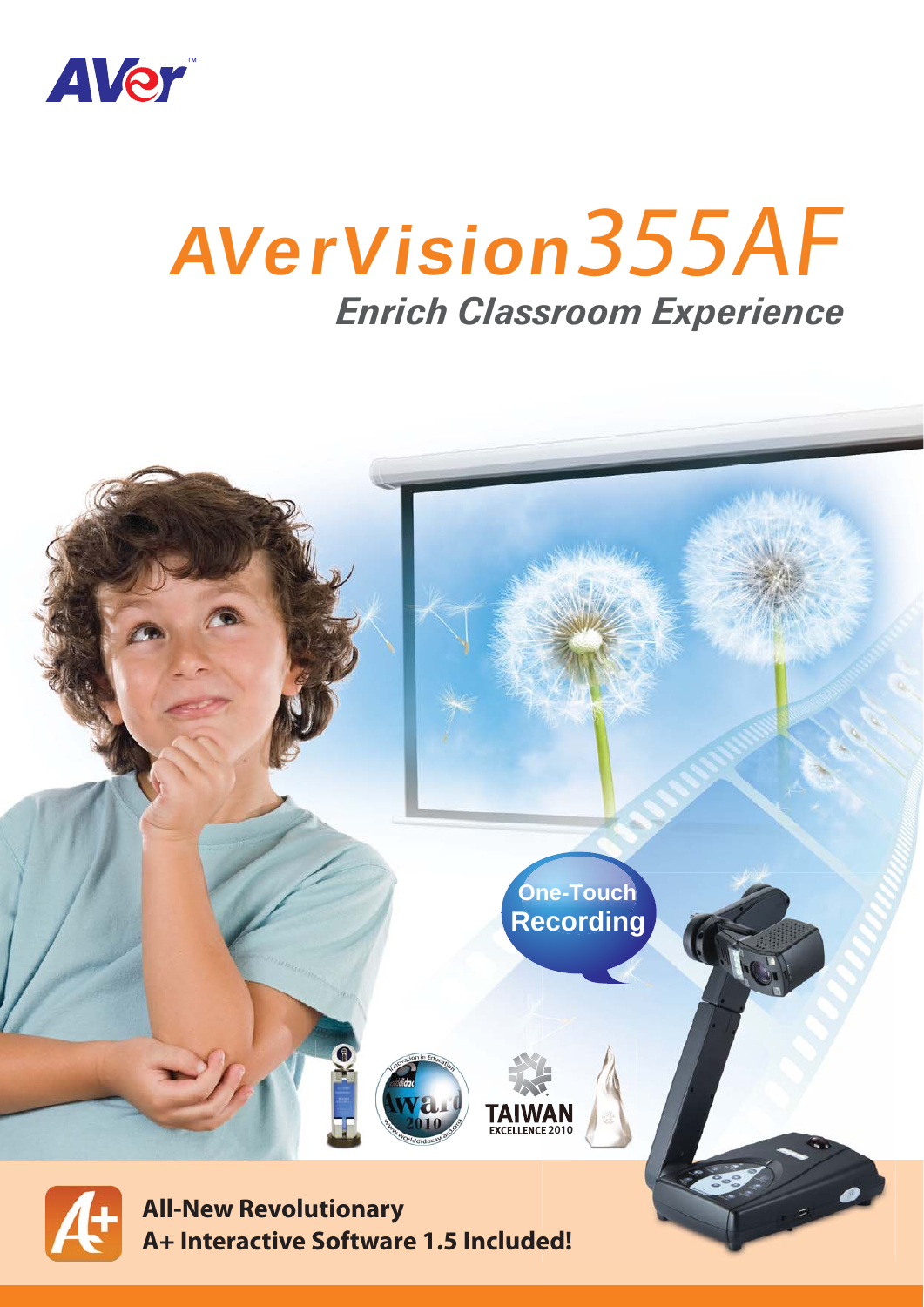# 355AF **AVerVisior**

# **AVerVision Multimedia Classroom**

Embrace the power of clarity with AVer® Optical zoom! With HD 1080p image quality, AVerVision355AF is equipped with 5-megapixel CMOS sensor and 10X AVer®Optical zoom to allow close-up observation of tiny subjects in a classroom or lab. To capture valuable teaching/learning moments, simply press the one-touch recording button on the control panel and save it directly to your USB drive or SDHC card. Not only that, you can open up infinite presentation possibilities with the revolutionary A+ Interactive Software 1.5 by pooling digital content from your PC, the Internet, or live images from the visualizer.



#### **Incredibly Clear Images**

5-Megapixel camera sensor captures vivid images of documents, 3D objects, and live movements.





# **One-Touch Recording**

Produce in class video simply by pressing the one-touch recording button, and document your presentation with ease.



pictures, and save them in the built-in memory, SDHC card, or USB drive for sharing later.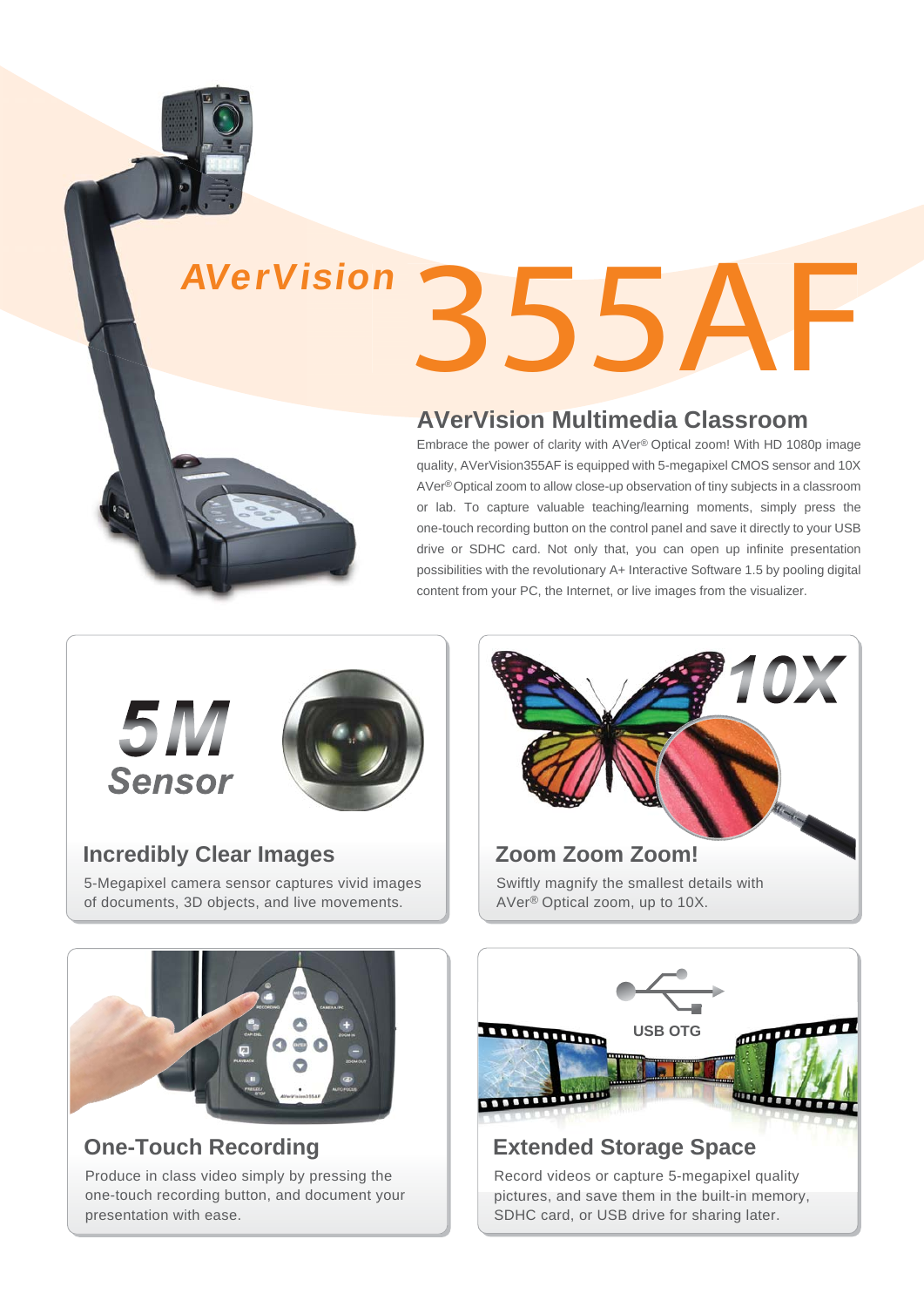



#### Indulge in the high quality visual bliss with the HD 1080p output resolution. **High-Definition Output**



#### Simply insert the SDHC card into the card slot, and instantly share pictures from your favorite digital camera!



# **All-New Revolutionary A+ Interactive Software 1.5**

- .Mix and Match content from an AVerVision visualizer, a computer, the Internet, and usergenerated material to deliver a rich learning experience
- .Create and organize teaching materials on unlimited page space for intuitive learning. Never run out of page space again
- $\cdot$  Annotate, draw, mark or type text on top of any teaching material you have chosen to use
- .Record, capture and share your favorite teachings and students' work